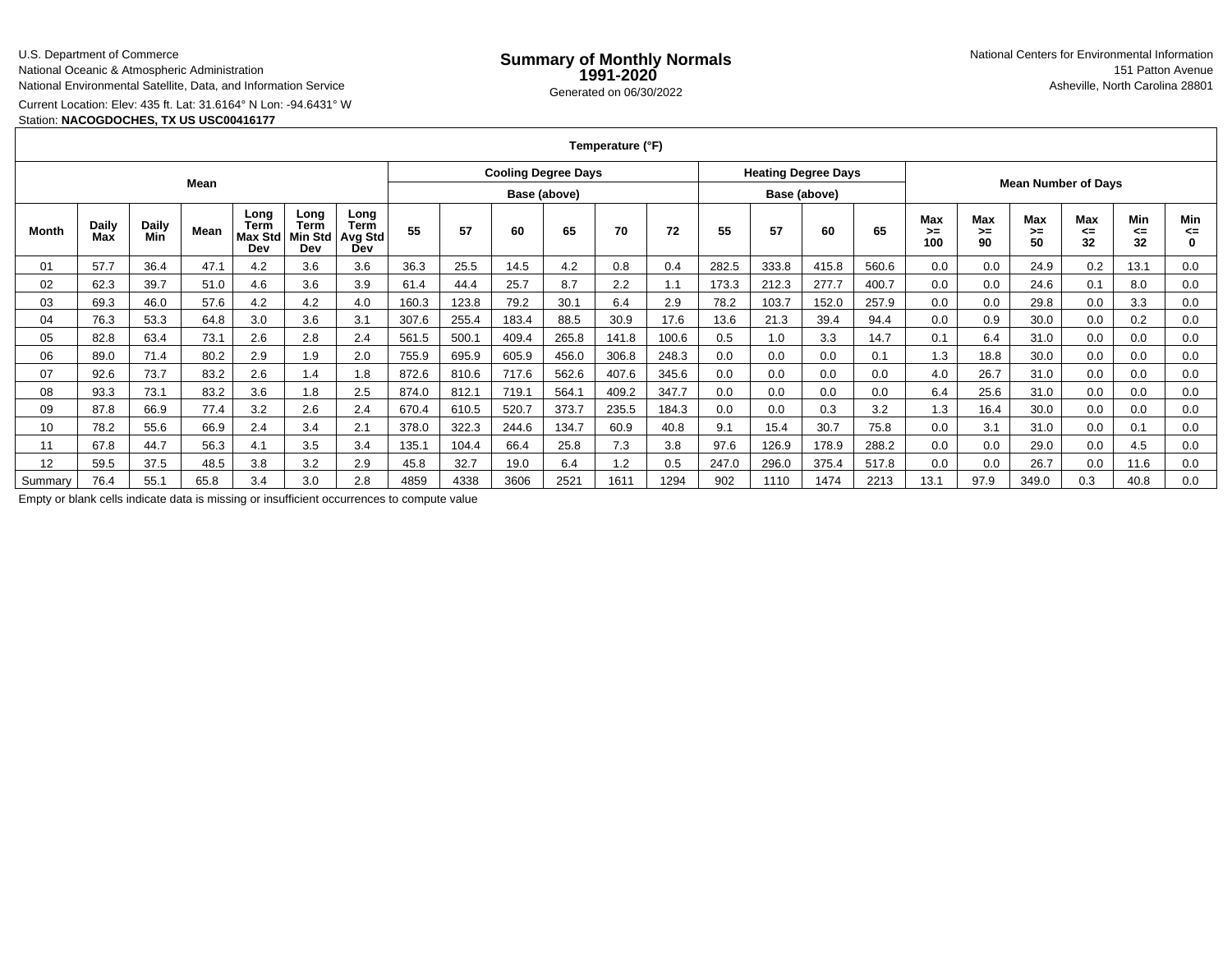U.S. Department of Commerce

National Oceanic & Atmospheric AdministrationNational Environmental Satellite, Data, and Information Service

e **Summary of Monthly Normals**<br> **1991-2020** 151 Patton Avenue **1991-2020** 1997-2020 e Generated on 06/30/2022 Asheville, North Carolina 28801 National Centers for Environmental Information151 Patton Avenue

Current Location: Elev: 435 ft. Lat: 31.6164° N Lon: -94.6431° W

Station: **NACOGDOCHES, TX US USC00416177**

## **Precipitation (in.)**

| $1.1$ Guphlation (m. $\prime$ |               |           |           |                            |                                                                                                                               |       |       |       |  |  |  |  |  |
|-------------------------------|---------------|-----------|-----------|----------------------------|-------------------------------------------------------------------------------------------------------------------------------|-------|-------|-------|--|--|--|--|--|
|                               | <b>Totals</b> |           |           | <b>Mean Number of Days</b> | <b>Precipitation Probabilities</b><br>Probability that precipitation will be<br>equal to or less than<br>the indicated amount |       |       |       |  |  |  |  |  |
|                               | Means         |           |           | <b>Daily Precipitation</b> | <b>Monthly Precipitation<br/>vs. Probability Levels</b>                                                                       |       |       |       |  |  |  |  |  |
| Month                         | Mean          | $>= 0.01$ | $>= 0.10$ | $>= 0.50$                  | $>= 1.00$                                                                                                                     | 0.25  | 0.50  | 0.75  |  |  |  |  |  |
| 01                            | 4.46          | 10.3      | 6.0       | 2.7                        | 1.4                                                                                                                           | 2.44  | 4.35  | 5.79  |  |  |  |  |  |
| 02                            | 4.21          | 9.9       | 6.4       | 3.0                        | 1.3                                                                                                                           | 2.32  | 3.85  | 6.25  |  |  |  |  |  |
| 03                            | 4.47          | 9.7       | 6.1       | 3.0                        | 1.5                                                                                                                           | 2.55  | 4.45  | 6.67  |  |  |  |  |  |
| 04                            | 4.01          | 8.2       | 5.0       | 2.7                        | 1.5                                                                                                                           | 2.09  | 3.89  | 5.11  |  |  |  |  |  |
| 05                            | 4.53          | 9.4       | 5.9       | 2.9                        | 1.5                                                                                                                           | 2.71  | 4.42  | 6.29  |  |  |  |  |  |
| 06                            | 4.09          | 9.2       | 5.9       | 2.5                        | 1.0                                                                                                                           | 2.38  | 3.41  | 4.75  |  |  |  |  |  |
| 07                            | 2.88          | 7.6       | 4.5       | 1.8                        | 0.8                                                                                                                           | 0.91  | 2.97  | 4.28  |  |  |  |  |  |
| 08                            | 3.66          | 7.2       | 4.8       | 2.2                        | 1.2                                                                                                                           | 1.01  | 2.49  | 4.70  |  |  |  |  |  |
| 09                            | 4.07          | 7.6       | 4.7       | 2.5                        | 1.1                                                                                                                           | 2.03  | 3.05  | 5.67  |  |  |  |  |  |
| 10                            | 4.34          | 6.9       | 4.6       | 2.5                        | 1.5                                                                                                                           | 1.64  | 3.26  | 6.26  |  |  |  |  |  |
| 11                            | 4.44          | 8.9       | 5.9       | 2.9                        | 1.6                                                                                                                           | 2.19  | 3.25  | 5.48  |  |  |  |  |  |
| 12                            | 4.78          | 10.6      | 6.4       | 3.1                        | 1.3                                                                                                                           | 3.31  | 4.05  | 6.10  |  |  |  |  |  |
| Summary                       | 49.94         | 105.5     | 66.2      | 31.8                       | 15.7                                                                                                                          | 25.58 | 43.44 | 67.35 |  |  |  |  |  |

Empty or blank cells indicate data is missing or insufficient occurrences to compute value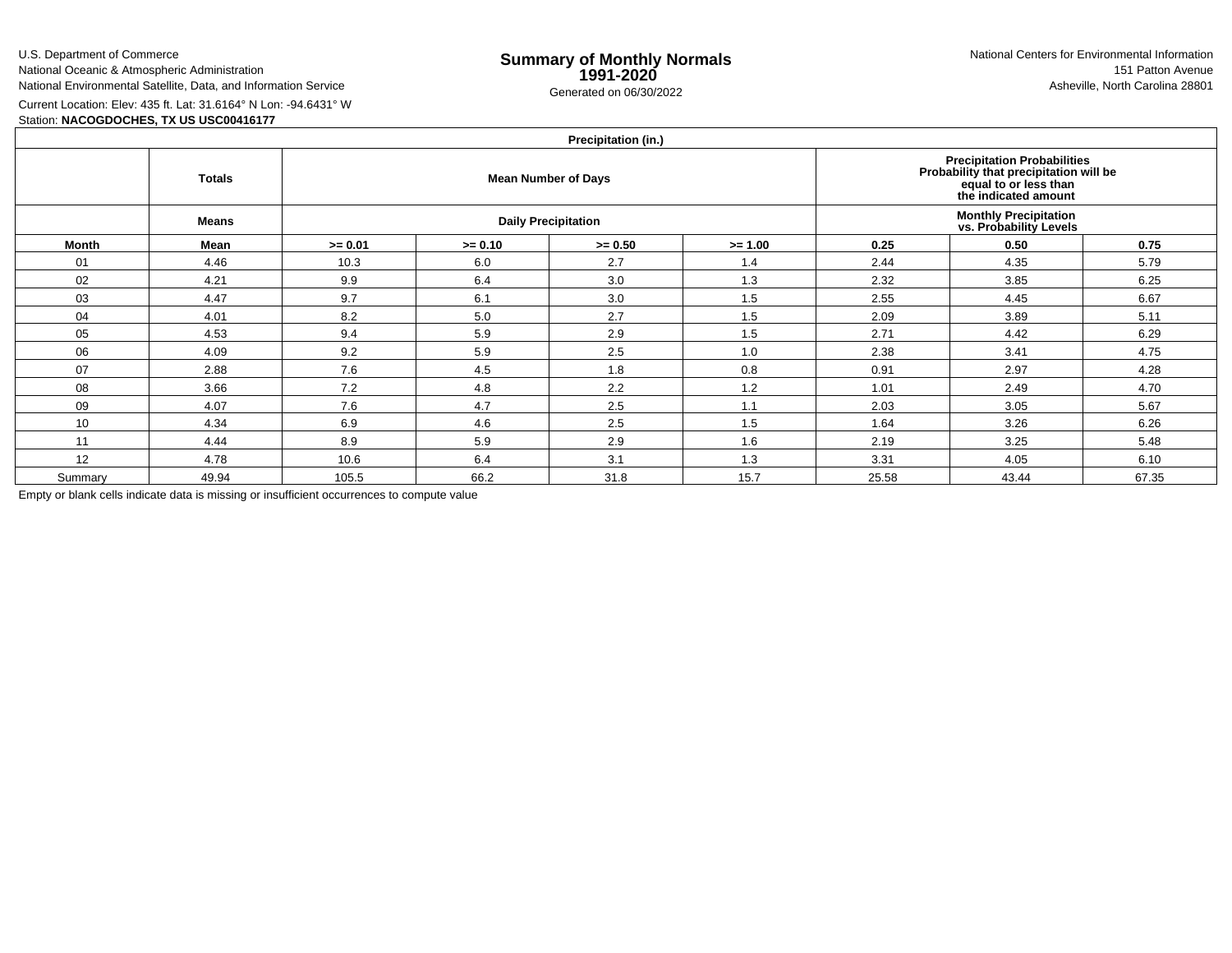U.S. Department of CommerceNational Oceanic & Atmospheric Administration

National Environmental Satellite, Data, and Information Service

e **Summary of Monthly Normals**<br> **1991-2020** 151 Patton Avenue **1991-2020** 1997-2020 e Generated on 06/30/2022 Asheville, North Carolina 28801 National Centers for Environmental Information151 Patton Avenue

Current Location: Elev: 435 ft. Lat: 31.6164° N Lon: -94.6431° WStation: **NACOGDOCHES, TX US USC00416177**

|              | Snow (in.)       |                            |                        |     |      |       |     |                          |     |                                                                                                  |      |                                                                                                          |      |  |  |
|--------------|------------------|----------------------------|------------------------|-----|------|-------|-----|--------------------------|-----|--------------------------------------------------------------------------------------------------|------|----------------------------------------------------------------------------------------------------------|------|--|--|
|              | <b>Totals</b>    | <b>Mean Number of Days</b> |                        |     |      |       |     |                          |     |                                                                                                  |      | <b>Snow Probabilities</b><br>Probability that snow will be equal to<br>or less than the indicated amount |      |  |  |
|              | <b>Means</b>     |                            | Snowfall >= Thresholds |     |      |       |     | Snow Depth >= Thresholds |     | Monthly Snow vs. Probability Levels<br>Values derived from the<br>incomplete gamma distribution. |      |                                                                                                          |      |  |  |
| <b>Month</b> | Snowfall<br>Mean | 0.01                       | 1.0                    | 3.0 | 5.00 | 10.00 |     | 3                        | 5   | 10                                                                                               | .25  | .50                                                                                                      | .75  |  |  |
| 01           | 0.10             | 0.0                        | 0.0                    | 0.0 | 0.0  | 0.0   | 0.0 | 0.0                      | 0.0 | 0.0                                                                                              | 0.00 | 0.00                                                                                                     | 0.00 |  |  |
| 02           | 0.00             | 0.0                        | 0.0                    | 0.0 | 0.0  | 0.0   | 0.0 | 0.0                      | 0.0 | 0.0                                                                                              | 0.00 | 0.00                                                                                                     | 0.00 |  |  |
| 03           | 0.00             | 0.0                        | 0.0                    | 0.0 | 0.0  | 0.0   | 0.0 | 0.0                      | 0.0 | 0.0                                                                                              | 0.00 | 0.00                                                                                                     | 0.00 |  |  |
| 04           | 0.00             | 0.0                        | 0.0                    | 0.0 | 0.0  | 0.0   | 0.0 | 0.0                      | 0.0 | 0.0                                                                                              | 0.00 | 0.00                                                                                                     | 0.00 |  |  |
| 05           | 0.00             | 0.0                        | 0.0                    | 0.0 | 0.0  | 0.0   | 0.0 | 0.0                      | 0.0 | 0.0                                                                                              | 0.00 | 0.00                                                                                                     | 0.00 |  |  |
| 06           | 0.00             | 0.0                        | 0.0                    | 0.0 | 0.0  | 0.0   | 0.0 | 0.0                      | 0.0 | 0.0                                                                                              | 0.00 | 0.00                                                                                                     | 0.00 |  |  |
| 07           | 0.00             | 0.0                        | 0.0                    | 0.0 | 0.0  | 0.0   | 0.0 | 0.0                      | 0.0 | 0.0                                                                                              | 0.00 | 0.00                                                                                                     | 0.00 |  |  |
| 08           | 0.00             | 0.0                        | 0.0                    | 0.0 | 0.0  | 0.0   | 0.0 | 0.0                      | 0.0 | 0.0                                                                                              | 0.00 | 0.00                                                                                                     | 0.00 |  |  |
| 09           | 0.00             | 0.0                        | 0.0                    | 0.0 | 0.0  | 0.0   | 0.0 | 0.0                      | 0.0 | 0.0                                                                                              | 0.00 | 0.00                                                                                                     | 0.00 |  |  |
| 10           | 0.00             | 0.0                        | 0.0                    | 0.0 | 0.0  | 0.0   | 0.0 | 0.0                      | 0.0 | 0.0                                                                                              | 0.00 | 0.00                                                                                                     | 0.00 |  |  |
| 11           | 0.00             | 0.0                        | 0.0                    | 0.0 | 0.0  | 0.0   | 0.0 | 0.0                      | 0.0 | 0.0                                                                                              | 0.00 | 0.00                                                                                                     | 0.00 |  |  |
| 12           | 0.00             | 0.0                        | 0.0                    | 0.0 | 0.0  | 0.0   | 0.0 | 0.0                      | 0.0 | 0.0                                                                                              | 0.00 | 0.00                                                                                                     | 0.00 |  |  |
| Summary      | 0.1              | 0.0                        | 0.0                    | 0.0 | 0.0  | 0.0   | 0.0 | 0.0                      | 0.0 | 0.0                                                                                              | 0.0  | 0.0                                                                                                      | 0.0  |  |  |

Empty or blank cells indicate data is missing or insufficient occurrences to compute value